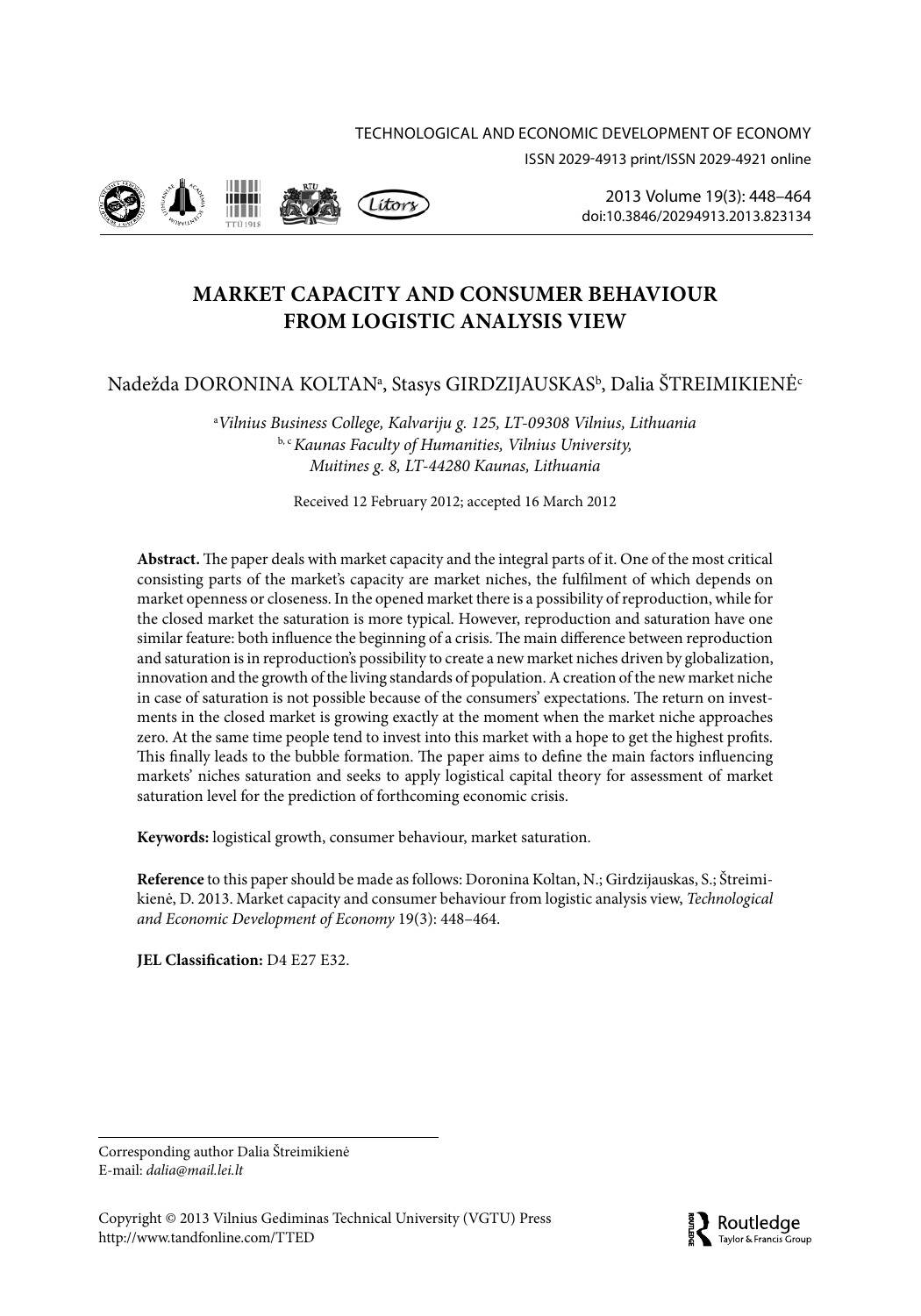### **Introduction**

The concept of market has a major role in the science of Economics. One of the most common definitions states that market is a resource distribution system which helps to produce goods. Market helps to coordinate activities of different economic subjects and to satisfy consumer's needs. However, market is different from any kind of fair or the place in which selling-buying agreements are made; therefore, there is a need to analyze market from more general point of view. The role of market could be defined by its functions. The main function of market is a creation of transitional link between production and consuming creation. Thus, market has a great influence on all major spheres of production, namely on its: quantity, structure, growing speed, the quality of products, range of products, and other identifications of national product production as well as quantitative and qualitative end consumption of the product (Carbaugh 2006). The second important function of the market is the sales of the produced production and confirmation of its universal use. If a definite product or service could not be sold it means the usefulness of such item was not recognized and do not satisfy consumer needs.

It could be stated that both individual investments and economics on the whole act in one definite space which could be named as a market. Market is an exchange sphere in which buying and selling processes are made. As a result, market could be analyzed from different aspects and differentiated by various features. Market on itself could be classified as big (capacious), small or transitional. In other words, market could be saturated by one type of products (which is named as a capital), partly saturated or free. In the current work it will be analyzed the market occupancy level and will be evaluated methods (opportunities) to measure it.

According to S. Girdzijauskas **potential market** is a maximum quantity of the capital which could be efficiently invested in some definite market. Such investments could be counted by absolute value (money) or by the usage of values during a time unit (Girdzijauskas 2002, 2005, 2008).

In the current work potential market is understood as a **market potential** or market's opportunity to absorb the biggest quantity of the capital. Real market is a functional market in which selling – buying transactions are made. Also a real market is a potential market's part which is already filled by the capital. At the same time potential's market part which is not occupied by real market could be identified as the niche of the market.

Market could be differentiated by the type of selling goods in it. Dependently on the main role in the market there are distinguished producers or consumers (Pranulis *et al.* 2008). Furthermore, market is segmented by the same requirements to the products, services or similar buyer motivation. The criteria of the market segmentation are following: capacity, the number of buyers, density, allocation, availability of the segment, stability of the segment, profitability of the segment, level of competition and the securities from potential competition. All types of segmentation could be relatively classified into following groups (Stanton *et al.* 1991):

- 1. Segmentation by consumers external features (geographical, demographical, income and age factors).
- 2. Segmentation by buyer behavior based on goods segmentation.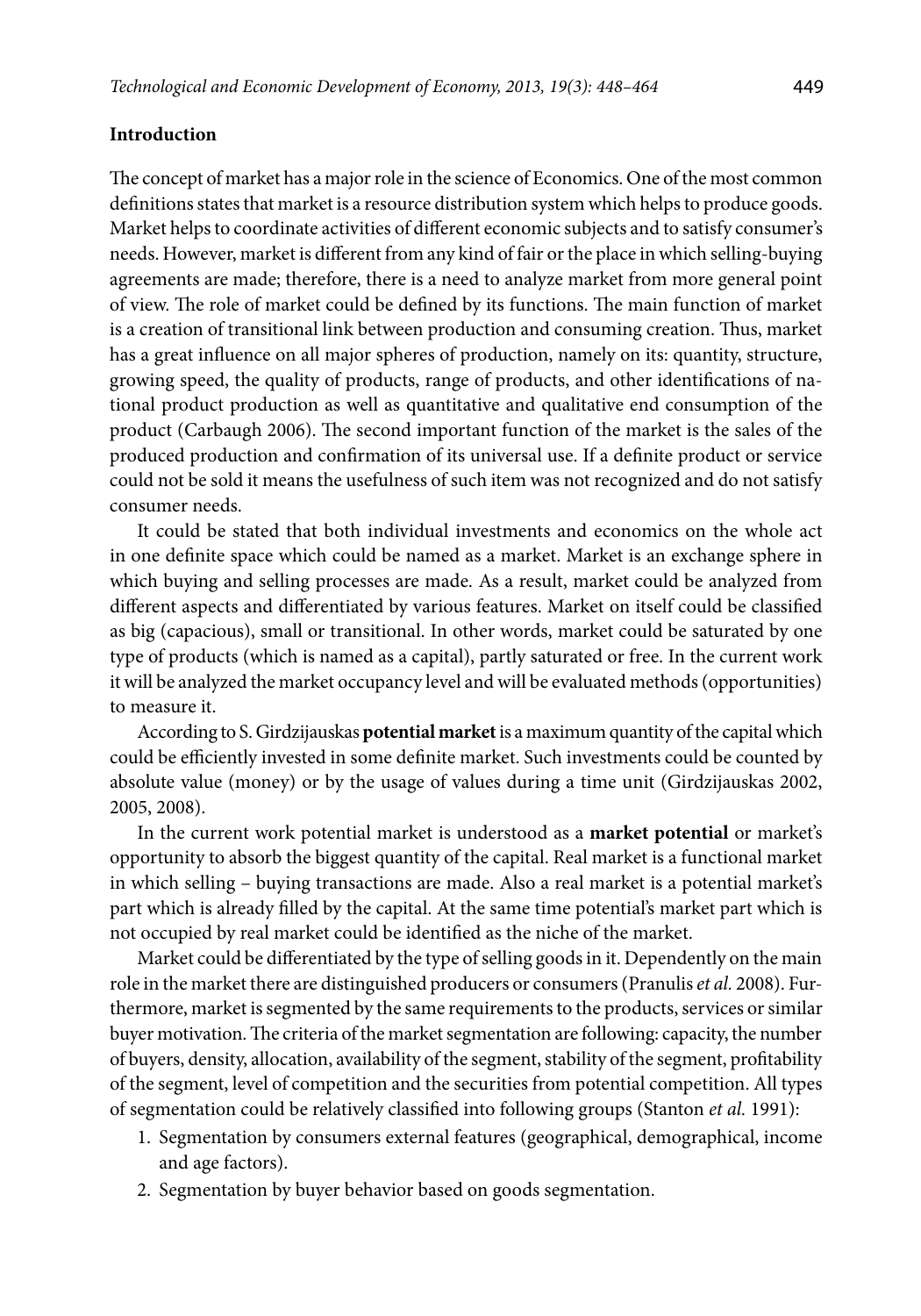**The main goal of the paper** is to find out factors that influence markets' niches saturation system.

Additional **goals of the current work** are following:

To identify closed and opened market capacity and market saturation basing on logistical capital theory;

To identify factors which influences the market's niches fulfilment (saturation);

To identify factors which have the most intensive influence on the saturation of markets' niches.

**The objects of the current paper** are the capacity of the market, market openness/ closeness of market, market niches, market fulfilment (saturation) factors which influence economic growth fluctuations.

The methodology of the current paper is analytical method based on logistical economical analysis method developed in (Girdzijauskas 2008, 2005; Girdzijauskas, Boguslauskas 2005; Girdzijauskas *et al.* 2007, 2008a, b; Girdzijauskas, Streimikiene 2009; Mackevicius *et al.* 2013).

## **1. Capacity of the market**

Market as an intermediary between consumers and producers by the change in the prices informs producers on what kind of goods or services consumers spend most and what type of goods and services could be sold at the highest price. As a result, producers of goods and services try to produce such king of goods and services and in such quantity which would allow them to sell out all produced production or full complex of services and in the end provide the highest profit. The maximum quantity of the capital which could be efficiently used in the market is identified as a market capacity (Knyviene *et al.* 2010).

Existing market prices also influences resource market, namely it helps producers to decide how to produce, what resources to use in order to minimize producing expenses. As the products and recourses are sold for definite prices, the owners of the resources are interested to use resources as much as possible economically, while consumers are interested to use products as much as possible economically.

In the market the main interexchange is made between producer and consumer, therefore, producer is interested to know how many consumers will be able to purchase his product. It follows with the relevance of present and potential market analysis and counting. The capacity of market depends on potential number of purchasers. The same topic was analyzed by Perpers and Rogers (1995) who were doing research on the market share of the company by counting the number of their existing and potential customers.

As it was already mentioned the market could be potential and real (Girdzijauskas, Streimikiene 2008; Girdzijauskas 2008; Girdzijauskas *et al.* 2008a, b, 2009a, b).

Potential market is a maximum quantity of the capital which could be efficiently invested in a certain market. Such investments could be counted by absolute value (money) or usage of values during certain time unit (Bodie *et al.* 2001; Biel, Johansson-Stenman 2011).

For better market capacity understanding analysis of the Fig. 1 is provided.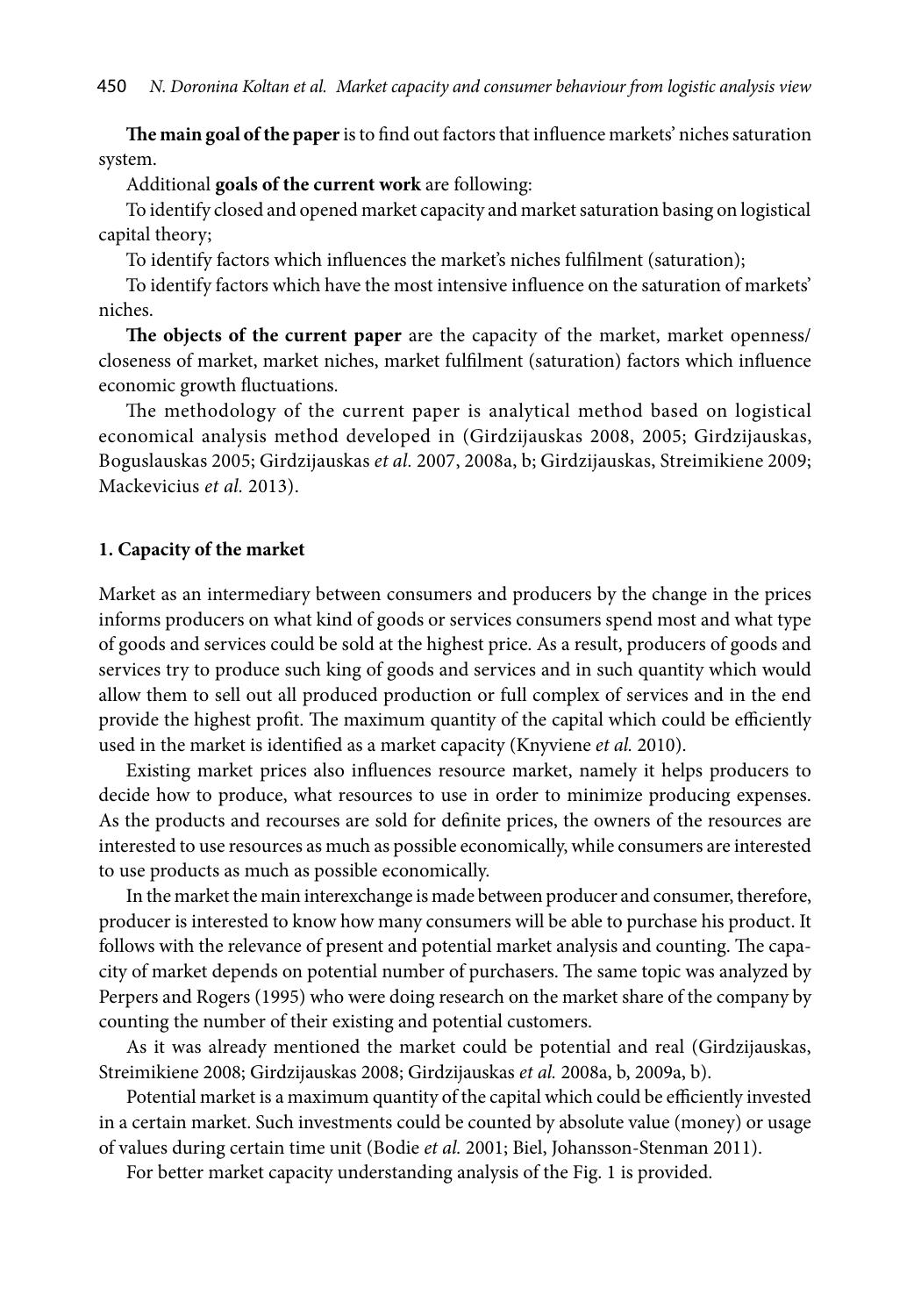- 1. All market consumers will be outsourced according to their needs only consumers with a certain need will be selected;
- 2. However, consumers with a certain need for a certain product or service not always have sufficient financial resources to purchase current type of product and/or service;
- 3. Consumers with sufficient financial resources for a definite product/service might have no legal right to purchase a current type of product/service.

Only after "outsourcing" or segmentation of consumers and eliminating consumers without a certain need for a product/service, consumers without enough money and consumers without legal right to purchased product or service it could be identified real consumers who are consumers using a product or a service of the market.

By identifying all consumers who does not have special need for a certain product/ service, enough financial or legal right to buy the product/service, we have a possibility to identify real consumers, i.e. consumers who are using product or service of the market, in other words market consumers.



Fig. 1. Levels of potential consumers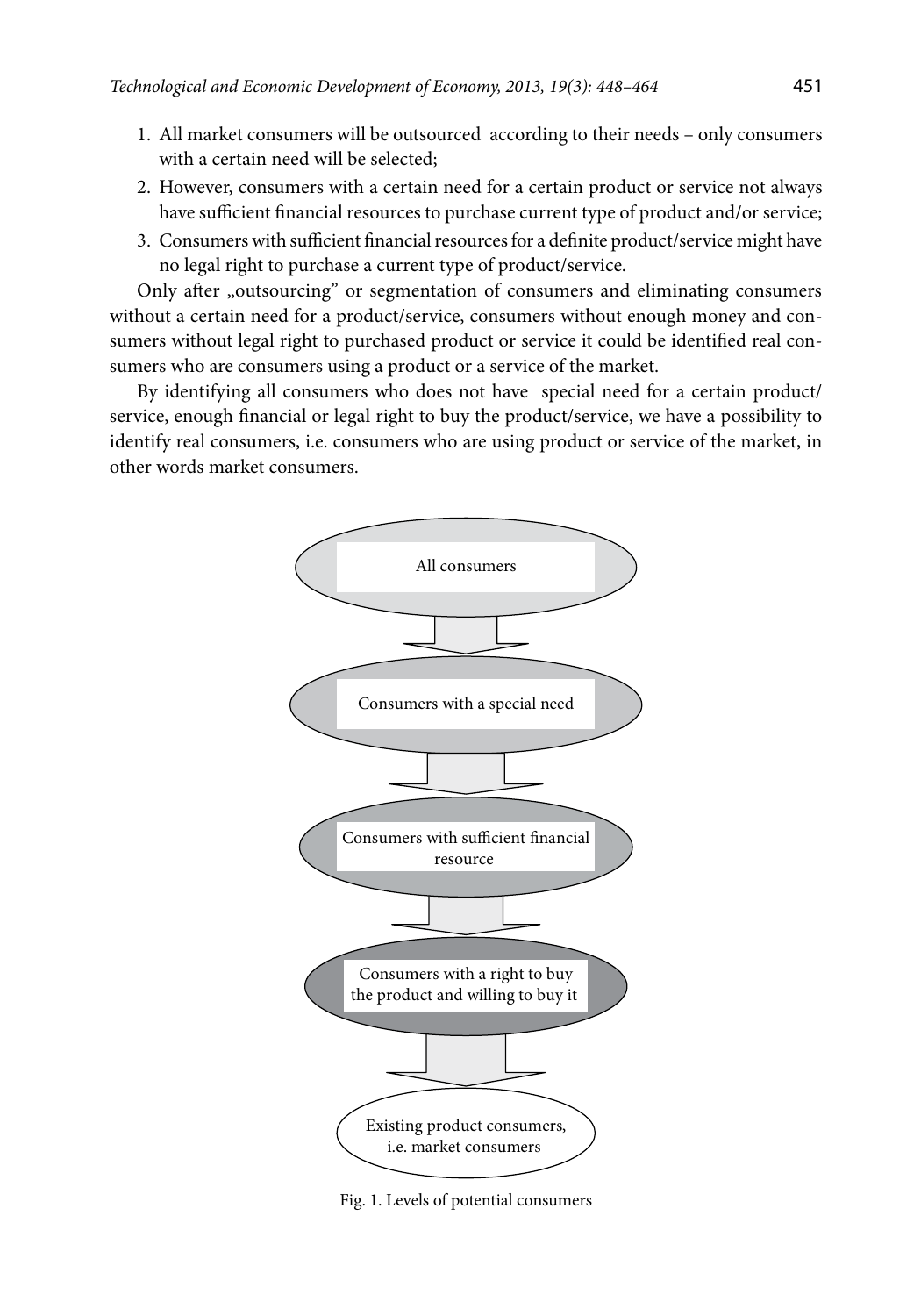As it was just demonstrated we have a possibility to identify and consider many levels of the market and to evaluate each level's potential (opportunities) and factors which are influencing transaction from the potential market to the real market.

All in all, the definitions of the real (existing) market and potential market are identified. Real (existing) market and potential market are market niches, or capital niches, Fig. 2.



Fig. 2. Potential and real market

Market niche could be explained in the following equation:

*Market niche = Potential market – Real market.* (1)

Both equations are similar by their core idea since market's identifying interexchange have the main aim which is involvement of the consumer's capital.

Or according to S. Girdzijauskas (2005) opinion the following equation could be used:

*Capital Niche = Potential capital – Real Capital.* (2)

Also in analyzing of these two equations there are two unknown quantities which are market niche or Capital niche and Potential market or Capital potential since real market or real capital already *exists de facto.* 

As it was already mentioned the real market exists de facto. It could be assumed that we are aware of the size of market niche, therefore, the demand of market potential could be estimated and considering this information, the real supply could counted and provided.

Market (capital) niche's influence becomes evident only when investments are estimated by logistic capital growing function (Girdzijauskas 2003, 2004, 2005).

Market's capacity, real market comprehension, market niches and other definitions are essential for logistic models description. One of them is capital saving model, which is also called as future value model, or alternatively real capital counting model:

Real capital = 
$$
\frac{\text{Market's capacity} \times \text{compound interest for n periods}}{\text{Initial niche} + \text{compound interest of n periods}}.
$$
 (3)

In this equation there could be analysed interaction of the real capital and initial niche which is in some definite cases is the general capital niche, also there are involved compound interests of *n* periods, i.e. initial capital significant which is counted using compound interest for n periods in the future (Girdzijauskas *et al.* 2009a).

**Market capacity** is a quantity of market which is in investing environment could be productively acquired; in a certain territory during certain period of time the biggest amount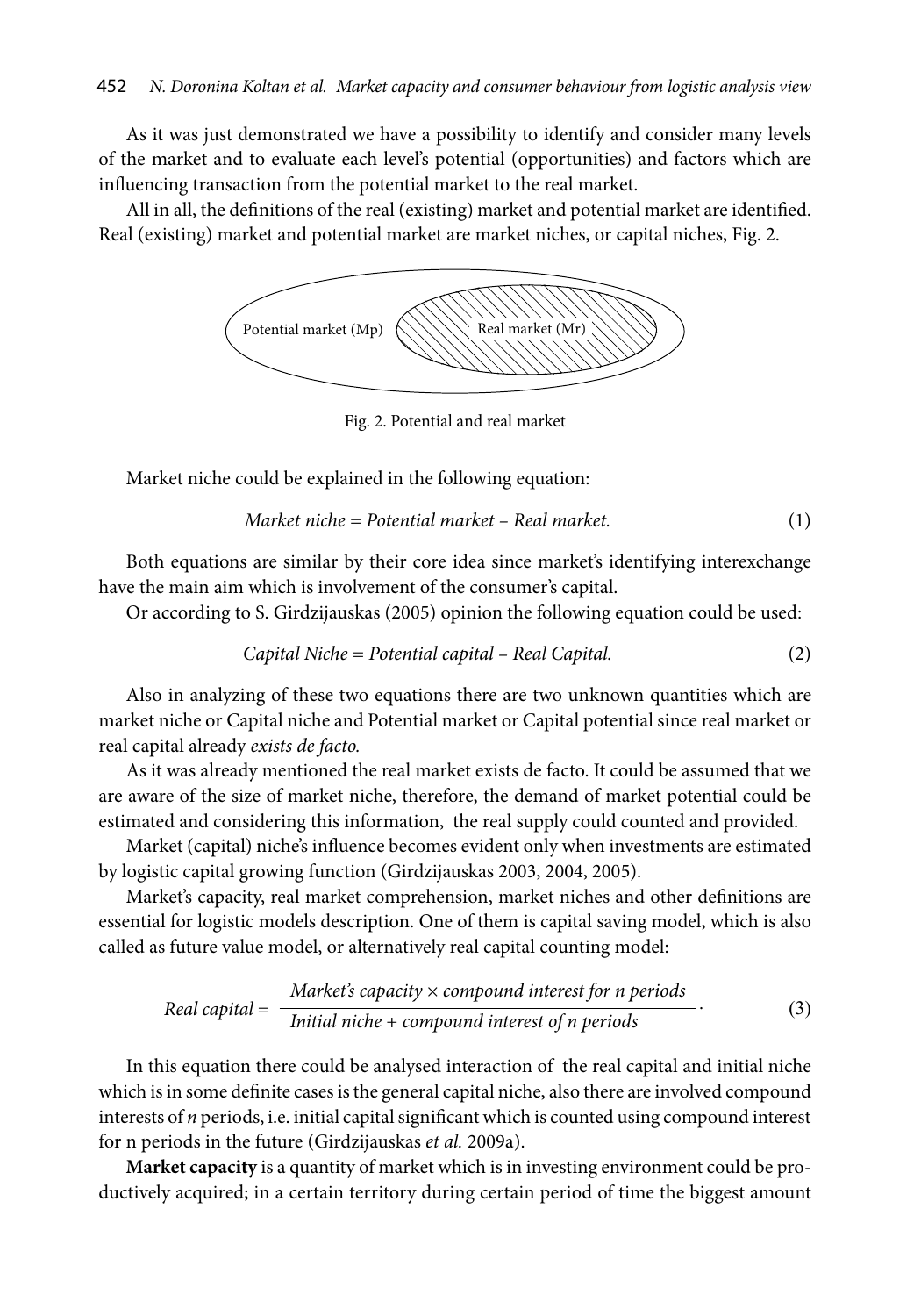of sold products or services which is evaluated by natural (barter) or monetary terms. The significant of market capacity is usually applied in monetary units for expressing in logistical models.

**Real market scope (real** capital or investment **scope)** is an invested capital, a capital which is a part of potential capital.

**Market niche** is not used part of market capacity (potential capital) or the difference between market capacity and the scope of real market.

#### **2. Market's saturation**

By producing and sale of the same category of products of service market capacity is gradually filled, consequently, the saturation of market is reached. Moreover, in order it would be possible to fill the market it has to be ended (final). It could be supposed that endless market could not be saturated.

According to Girdzijauskas and Štreimikienė (2010) opinion initially and for quite long period of time the quantities of production are much higher than existing demand which leads to overproduction effect. Overproduction is a market situation in which there are more production units than potential market could use it. Overproduction often influences the decrease of prices, the lowering demand of working force, and decrease of the demand in other fields of production. To avoid reproduction it is needed to increase demand or to decrease supply. The increased level of the demand improves level of consumption, encourages the growth of GDP; furthermore, the lowering of supply has negative effect on economics of the country Girdzijauskas *et al.* (2009b).

Now it could be concluded that in order to encourage economical growth it is required to encourage consumption as well. Which steps could encourage the growth?

S. Girdzijauskas and D. Štreimikienė (2010) considers that the right steps in such situation could be globalization, innovation and improving standards of living. Alternatively it could be encouraged level of consumption and management of consumer behavior.

Moreover, S. Girdzijauskas (2005) claims that markets are closed or opened. Also there are transitional markets which could be considered as semi closed markets. In general, market's capacity could be compared to storage or reservoir which is filled by certain substances (such as gas or liquid). These reservoirs could be also divided into opened and closed. Investments in such markets could be compared to the mentioned reservoirs filling of some certain substance (Girdzijauskas *et al.* 2009a, b).

Opened reservoirs could be assimilated with opened market. Such reservoirs would be filled by a liquid by a low pressure. Excess of the liquid would flow into different reservoirs or would just flow out.

That would reflect the investment's transmission to another markets or even unprofitable investment. In terms of products and service markets that would be the search of new markets which is globalization and creation of new higher competing production which could be identified as innovation.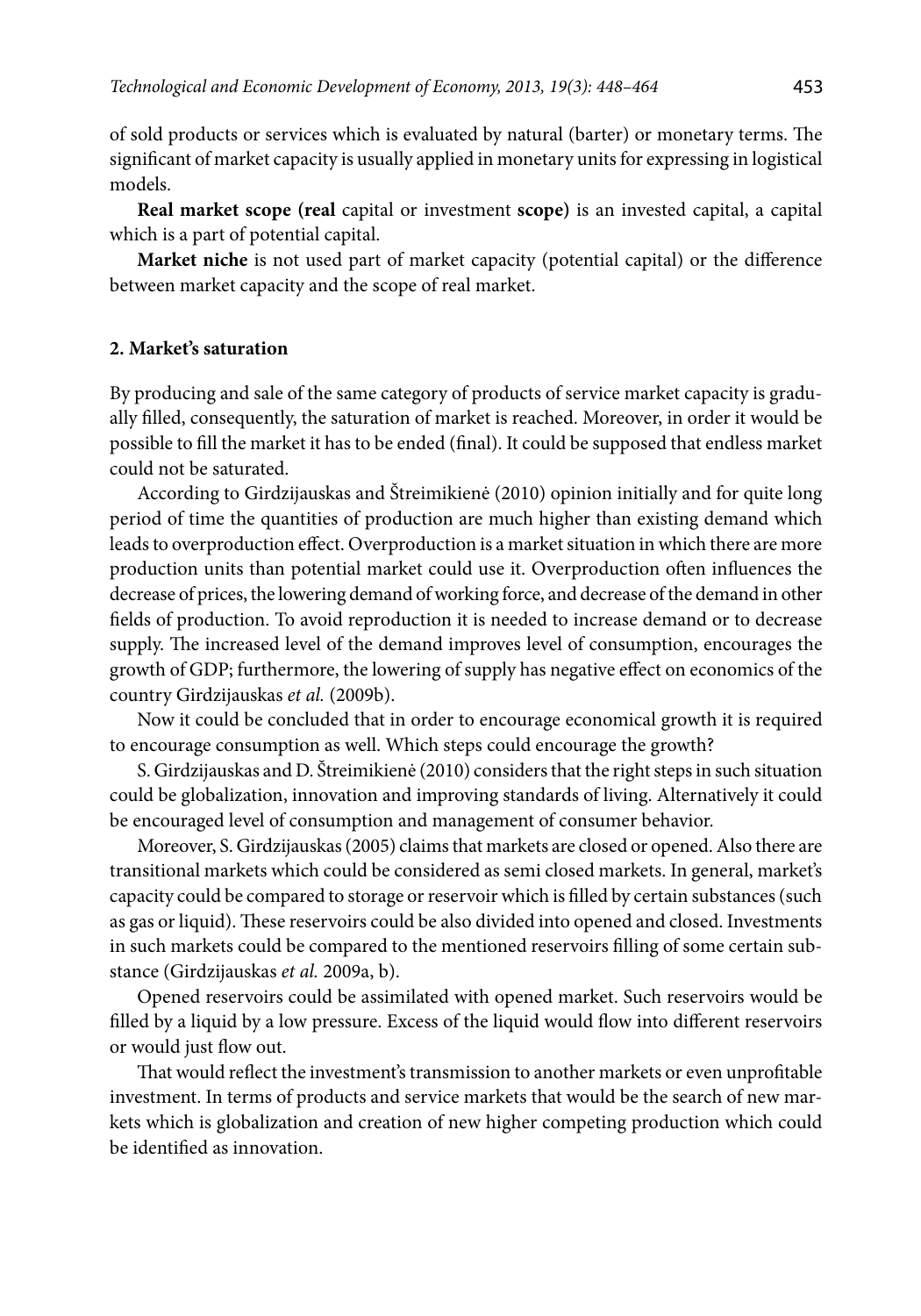The situation in such market becomes very interesting; in the situation of traditional exponential capital point of view it could be reflected by the equation (Girdzijauskas 2002, 2005):

$$
K = K_0 \left(1 + i\right)^t,\tag{4}
$$

where *K* – function of potential capital growing,  $K_{0-\text{initial}}$  capital, *i* – the rate of interest, *t* – saving time. Reflection of this equation could be viewed in the Fig. 3 (Girdzijauskas 2008).



Fig. 3. Exponential future value dependency on time unit (saving period)

From this graphics it could be seen that "reservoir" is opened, in other words it contains desired quantity of the "liquid". And this was proved by Aristotle's chrematistic's goals.

Closed or semi closed market could be assimilated with closed reservoirs in which liquid is supplied by low and then gradually increasing pressure (because of always growing pressure inside). Here the pressure of liquid could be compared to the norm of investments of interest rate. If market was filled maximally the invested capital would increase the maximum capacity of market from several till twenty percentages. This is influenced by reservoir elasticity and in the case of overflow it could be partly extended.

This may happen with investments, products or services which could not be transmitted into new markets, are also influenced by mechanism of globalizations, do not accept innovations, do not influence the consumer behavior, and leaves the discoing making process for first urgency products. In such cases the market is saturated. This is possible only in closed or semi-closed market.

In the reality in closed or semi closed markets saturation has its ultimate expression. The more market is closed the higher is the level of overflow pressure in the case of market niche lowering. This is reflected into the following logistical equation of growing (Girdzijauskas *et al.* 2009a):

$$
K = \frac{K_p \cdot K_0 (1 + i)^t}{K_p + K_0 ((1 + i)^t - 1)},
$$
\n(5)

where: *K* – function of potential capital growing,  $K_{0}$  – initial capital,  $K_{p}$  – potential capital's maximum (extreme) value, *i –* interest rate, *t* – saving time, which is demonstrated in the following graphics in the Fig. 4 (Girdzijauskas 2008).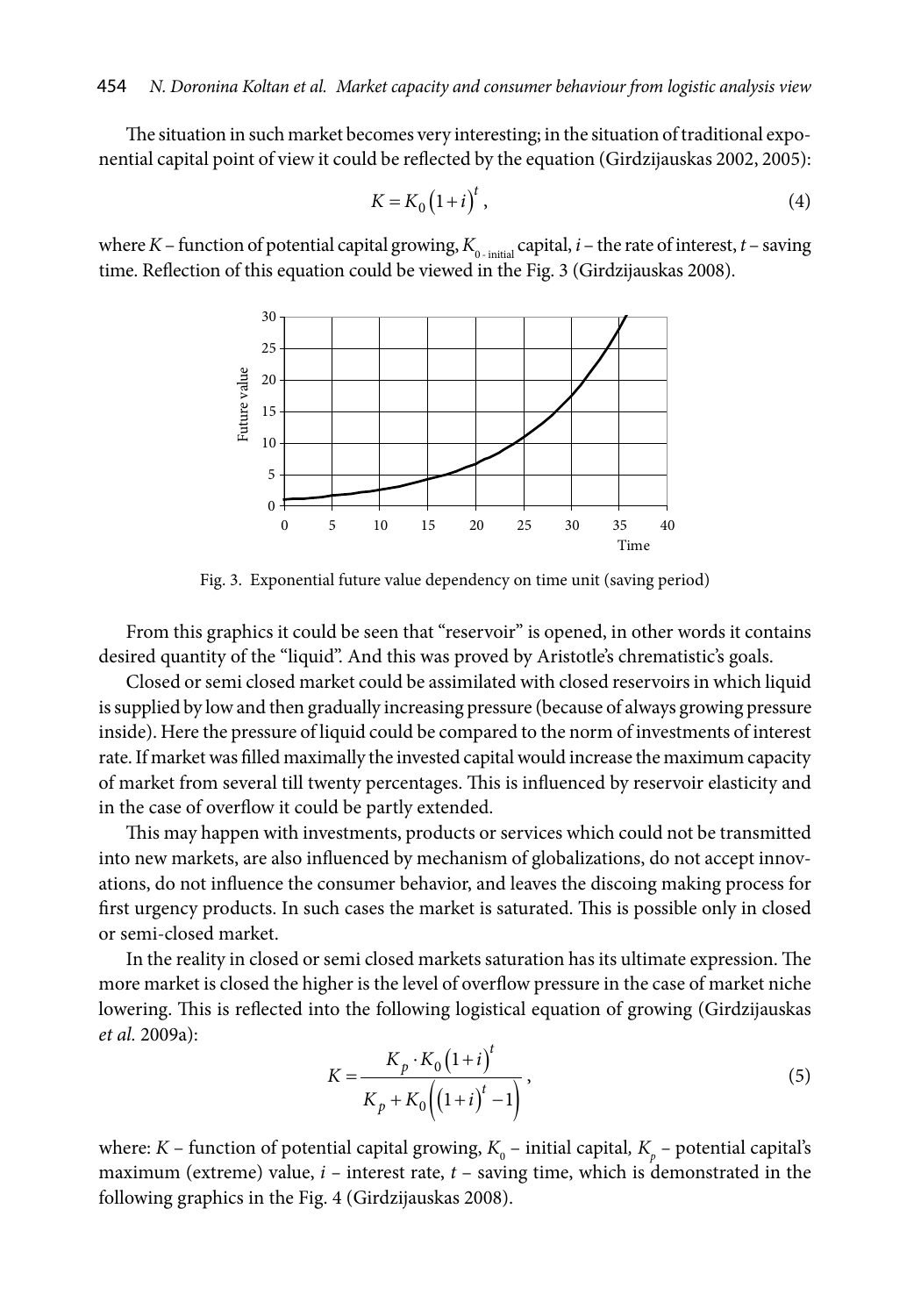

Fig. 4. Logistical future value dependency on time unit

As it could be seen there is a limit achieving of which will initiate the suspension of growth or blow up of the reservoir. However, there should not be neglected reservoir's capability to overflow especially considering the fact that the reservoir is elastic and is able to keep more liquid when it's real volume is. For blowing up of reservoir there should be upcoming pressure (the norm of interest rate investment). In practice such event could be observed by formation of price bubble.

## **3. Market saturation factors**

Market is an area of exchange in which selling and buying processes are happening. There would be no market if consumers did not purchase offering products or services, consequently, we could assume that in consumer's decisions to buy one or another product or service the most pivotal role has consumer behaviour (Kotler 2003; Kotler, Armstrong 2010; Kotler, Keller 2007; Guven 2012). Indeed, consumer behviour could be named as one of the most important factors filling the market niche.

Following stated hypothesis it is logical to analyse consumers' behaviour influence on market niche filling.

By buying one or another product a consumer evaluates relationship of price and value. The decision to buy the product is made then the consumer considers that the value is higher than the price.

Byus and Lomerson (2004) have reflected consumers and sellers understanding of value in the following equations (6–8). The explanation of variables is presented in Table 1.

 $V^0 = P - C = B^0$  (Business profit on which depends contribution to *GDP*); (6)

 $V^2 = B^2 - P$  (Expectation that the purchased value is higher than the paid price); (7)

$$
V1 = P \cdot Q \text{ (Consumes gained capital influencing on GDP),} \tag{8}
$$

where: *Q* is the number of market's consumer. When  $(-Q) \rightarrow 0$ , all possible market's consumers are purchasing the product or service and the market becomes saturated, i.e. *V*<sup>1</sup> is a potential concrete product or market service.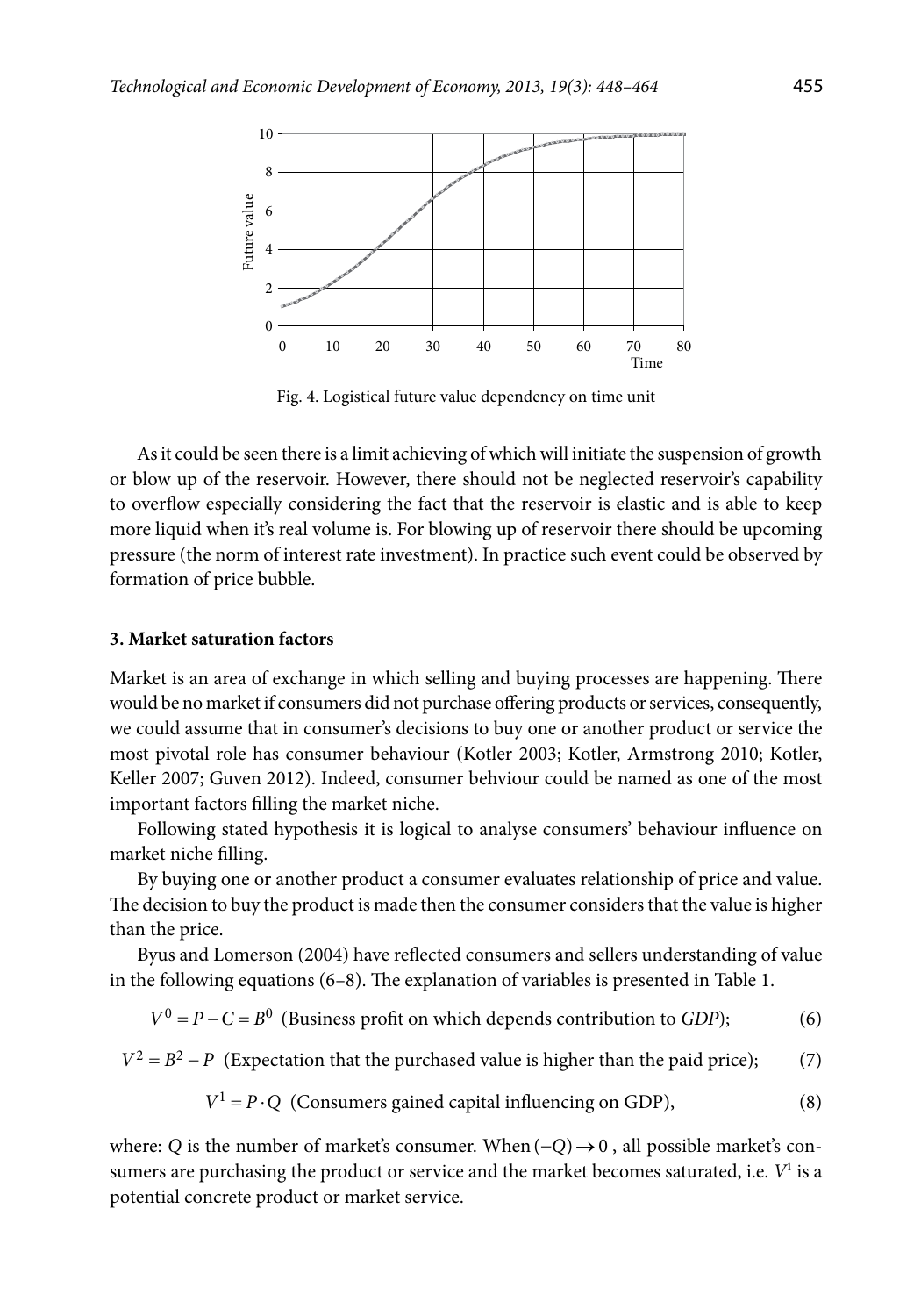| Signs          | Explanation                               | No.  |
|----------------|-------------------------------------------|------|
|                | Value                                     | (11) |
| B              | perceived economic benefit to customer    | (12) |
|                | potent ion                                | (13) |
| P              | price to customer = revenue from customer | (14) |
|                | cost to organization                      | (15) |
|                | economic measure                          | (16) |
| $\overline{c}$ | consumer measure                          | (17) |
| $\bf{0}$       | organizational measure                    | (18) |

Table 1. Explanation of variables in Eqs (6–8)

Using S. Girdzijauskas definition of potential market it could be stated that maximum quantity of market could be efficiently (rationally) invested into a definite market, therefore, it could be assumed that by saturating market non-rational investment will be initiated which will lead to capital's niche over fulfilment.

It's obvious that

$$
V^1 \neq V^0 \neq V^2. \tag{9}
$$

It could be observed a direct dependence of  $V^1$  on  $V^0$  and the dependence of  $V^0$  on  $V^2$ , which means that  $V^1$  is not directly dependant on  $V^2$ .

It was just demonstrated that potential market's capital depends on price and the number of consumers. Thus, it should be analyzed the difference of price and the change of consumer behaviour which influence the number of consumers and potential market's capital.

There are such products and services which demand is lower than its supply and the purchase of such products initiates speculative actions which are based on purchaser's intention to earn from purchased products more in the future. Similar behaviour is typical for all market's participants – valuable securities are bought with expectation that in the future the cost of them will exceed. According to Buys and Lomerson (2004) by applying a time factor  $P =$  constant since it was purchased previously and consequently  $B^2$ , and  $V^2$  are growing.

In the nutshell, we could make a conclusion that in the closed market by market niche lowering the demand of the product or service will grow exponentially increasing the cost of it as it demonstrated in the Fig. 4.

When the market is filled and becoming closed the following two scenarios of consumer behaviour are possible:

- 1. Supply is clearly exceeds real (not speculative) demand, as the result, consumer tries to increase their *V*<sup>2</sup> by lowering *P* as much as possible.
- 2. Demand is clearly expressed and it strongly exceeds supply, therefore, independently from size of *P*, consumer reaches the goal to get  $B^2$ , since the final  $V^2$  is very important to consumer by clear reasons to him.

The first scenario examples could be taken from real estate bubbles which are formed when the demand is created artificially (speculative, Atistotel's chrematistic, aims). Secondly, it could the bubbles which are based on prices of special products such as pieces of art created by already dead artists, antiques, precious stones, etc.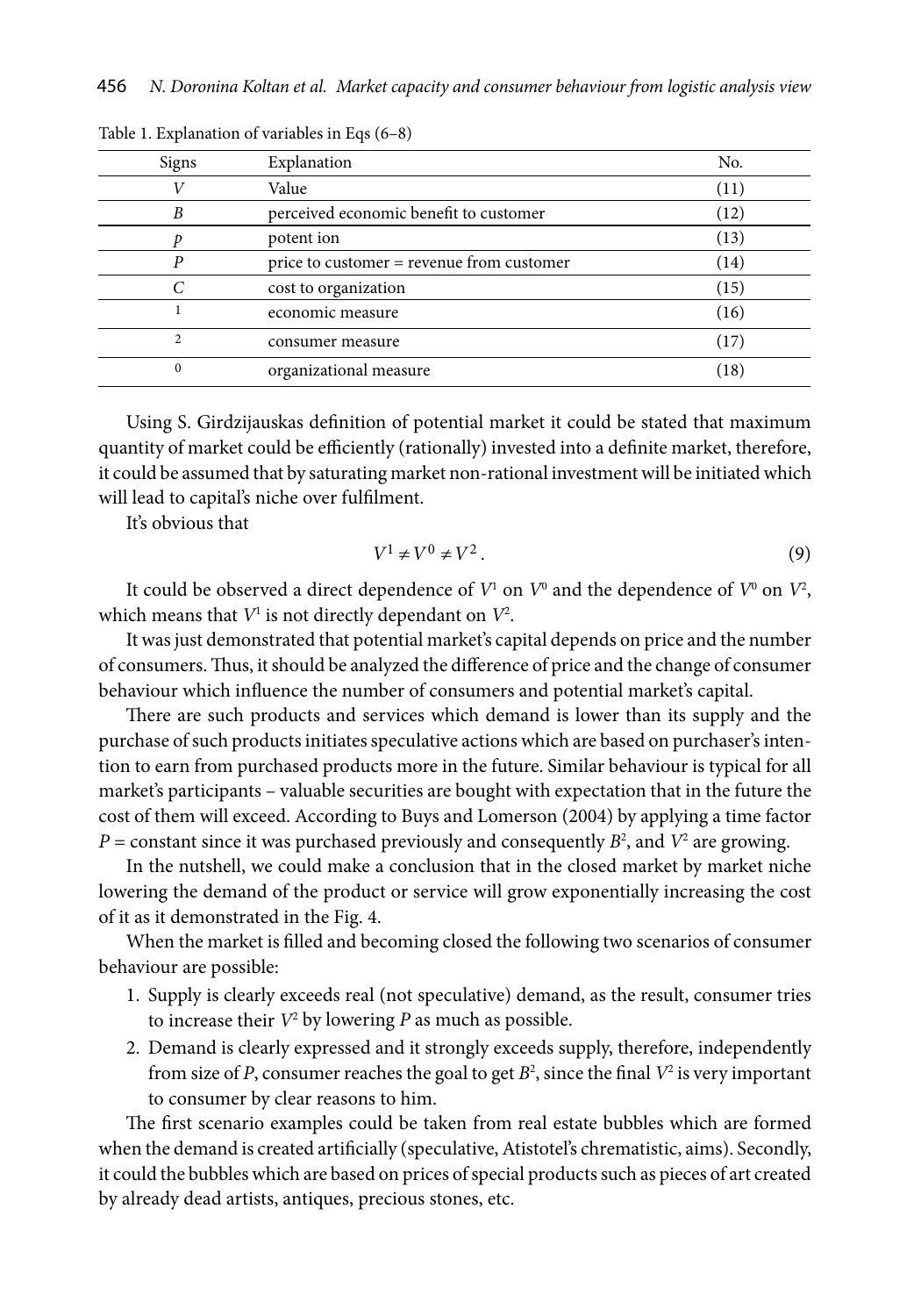Moskaliova and Girdzijauskas (2006) states that formation of bubbles there are needed two typical conditions: fundamental and psychological. The fist condition is related with exhausting of growing space, while the second reason is related with a desire to earn and to get profit. The formation of the bubble precedes two stages: in the fundamental stage market increases the return on the capital (makes a signal about growing profit) as the result of resources increased exhaustion. The second stage (psychological) is based on desire of high-on-return investment and to earn more. The first reason creates the soil for "bubble" formation, while the second defines its size (Moskaliova, Girdzijauskas 2006). The scheme of formation of bubbles is presented in Fig. 5.



Fig. 5. The scheme of formation of bubbles (Moskaliova, Girdzijauskas 2006)

As it could be seen the main reason of transition from fundamental market growth to psychological market growth is the consumers' expectations. Thus, it could be concluded that niches fulfilment (speed of saturation) depends on potential capital involvement which on its turn depends on consumers' behaviour, i.e. Aristotle's chrematistic goals.

For managing market's niche fulfilment there should be dedicated a special focus on existing customers and specifically it should be analyzed potential customer's expectations.

Basing on information of National Bureau of Economical Researchers the following economical cycles characteristics is expressed: fluctuations and economic activeness, expansion (growth), peak, growth, decline, recession, falling; there are two breaking points of the economical equilibrium: economical peak and economical crisis extremes.

In the graphics it is noticed that consumer's expectations are connected at the point *"D",*  since economic grow has reached pre-crisis point. The further growing expectations initiates the formation of so called "bubble" basing on exponential function of the capital (Fig. 6).

The real *GDP* can vary from nominal *GDP*. The factual alteration can be different from nominal and they are reflected by *GDP* defilation. The fluctuations changes of factual *GDP* from potential *GDP* creates the *GDP* niche (*GDP* gap)

$$
gapGDP = (V1 - V1p) / V1p,
$$
\n(10)

where:  $V^1$  — involvement of factual capital;  $V^1p$  — involvement of potential capital.

Potential *GDP* is reached by absolute exhaustion of the resources involving the potential market's capital.

If the resources are not fully used, *GDP* will have negative significant. This means that market's niche has opportunity to be additionally filled.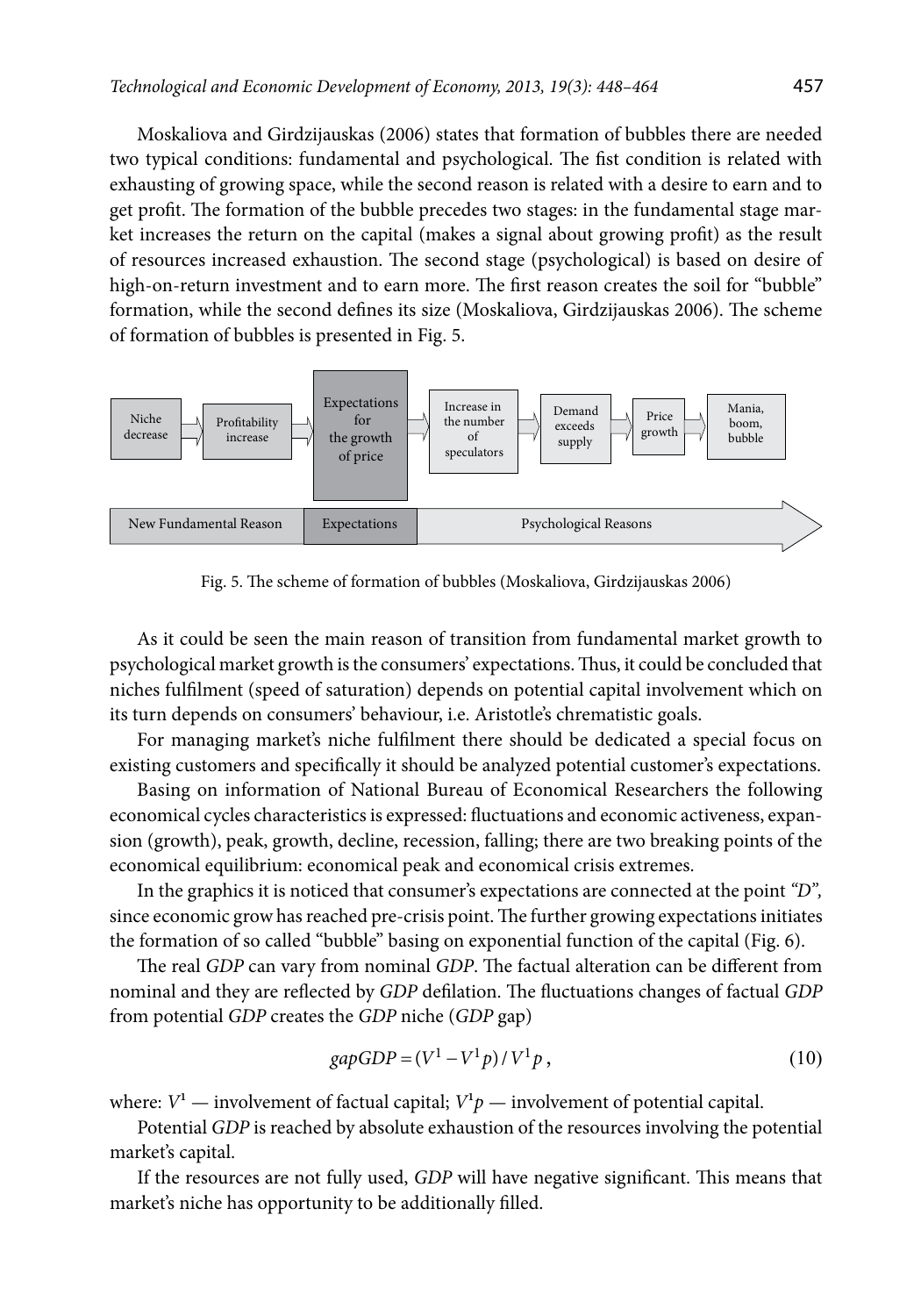

Fig. 6. Phases of economic growth cycle

Using the Eq. (10) the following equations were developed:

$$
gapGDP = (V1 - V1p)/V1p = (P \cdot Q - Pp \cdot Qp)/Pp \cdot Qp =
$$
  
\n
$$
((B2 - V2) \cdot Q - (B2 - V2) \cdot Qp)/(B2 - V2) \cdot Qp =
$$
  
\n
$$
(B2 - V2) \cdot (Q - Qp)/(B2 - V2) \cdot Qp.
$$
 (11)

By simplifying this mathematical equation we will get the following equation:

$$
gapGDP = (Q - Q_p) / Q_p. \tag{12}
$$

It is essential to know existing  $Q$ , and potential  $Q_p$  and number of consumers in order to consider the factual capital involvement and to count market's size of niche.

In real business environment there should be also considered consumers' expectations and the cyclic economics from which new dimensions are formed.

As the result the Eq. (12) becomes more complicated

$$
gapGDP = (V^2 \cdot Q - V^2 p \cdot Q_p) / V^2 \cdot Qp. \tag{13}
$$

While expectations are positive, i.e. consumer hopes that for the invested capital into the market (into product or service) he is paying less than he gets value form it, consequently, *GDP* gap remains negative.

$$
gapGDP\langle 0, if V^2 p \rangle V^2. \tag{14}
$$

In this way it is developed dependence of *GDP* niche fulfilment on potential capital. The potential involvement of the capital into capital's niche has a direct connection with the number of consumers and their behaviour evaluating invested capital via potential (received benefit from the capital in the future) expectations.

Returning to the Fig. 1, it could be concluded that by segmentation of consumers there should be mostly considered about formation of consumer needs and future consumer expectations.

Analyzing the following consumers' level it is noticed financial influence on market niche fulfilment. In this part the main focus is concentrated on money lending institutions which are banks.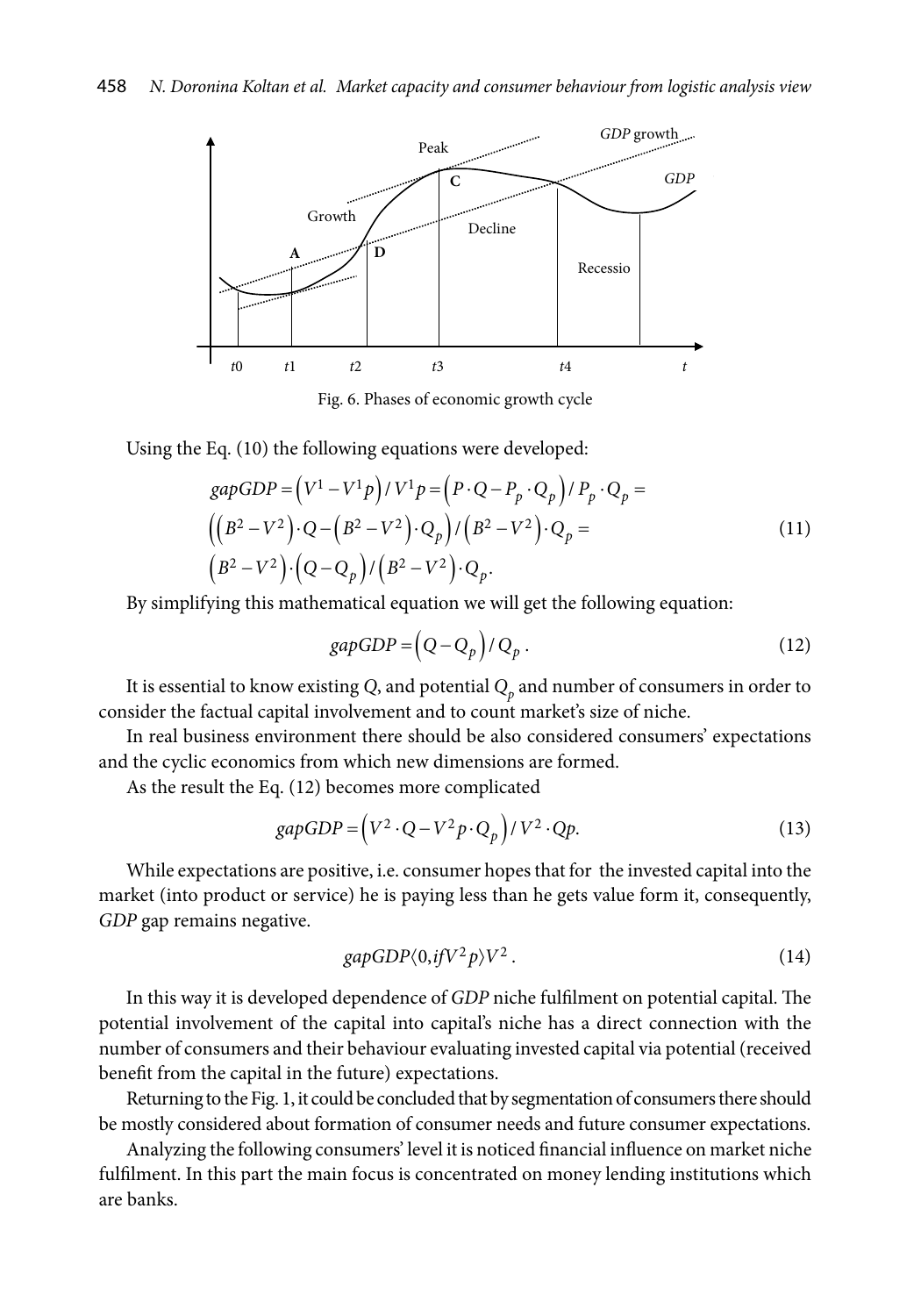Crediting or money lending conditions are one of the main significant factors for signing a loan contract while consumer's ability to pay the credit back is the main factor to provide a credit.

All in all, in the Fig. 7 it could be seen that market niche's fulfilment requires following factors:

- Closeness of the market;
- Peculiarities of consumer behaviour;
- Consumer income;
- Conditions of loan withdrawing if it is needed for purchase of product or service;
- Legal basis;
- Consumer behaviour peculiarities.

Indeed, it could be emphasized that from 6 factors influencing the market niche's fulfilment two factors are connected with peculiarities of consumer behaviour.



Fig. 7. Factors influencing market and capital niche fulfilment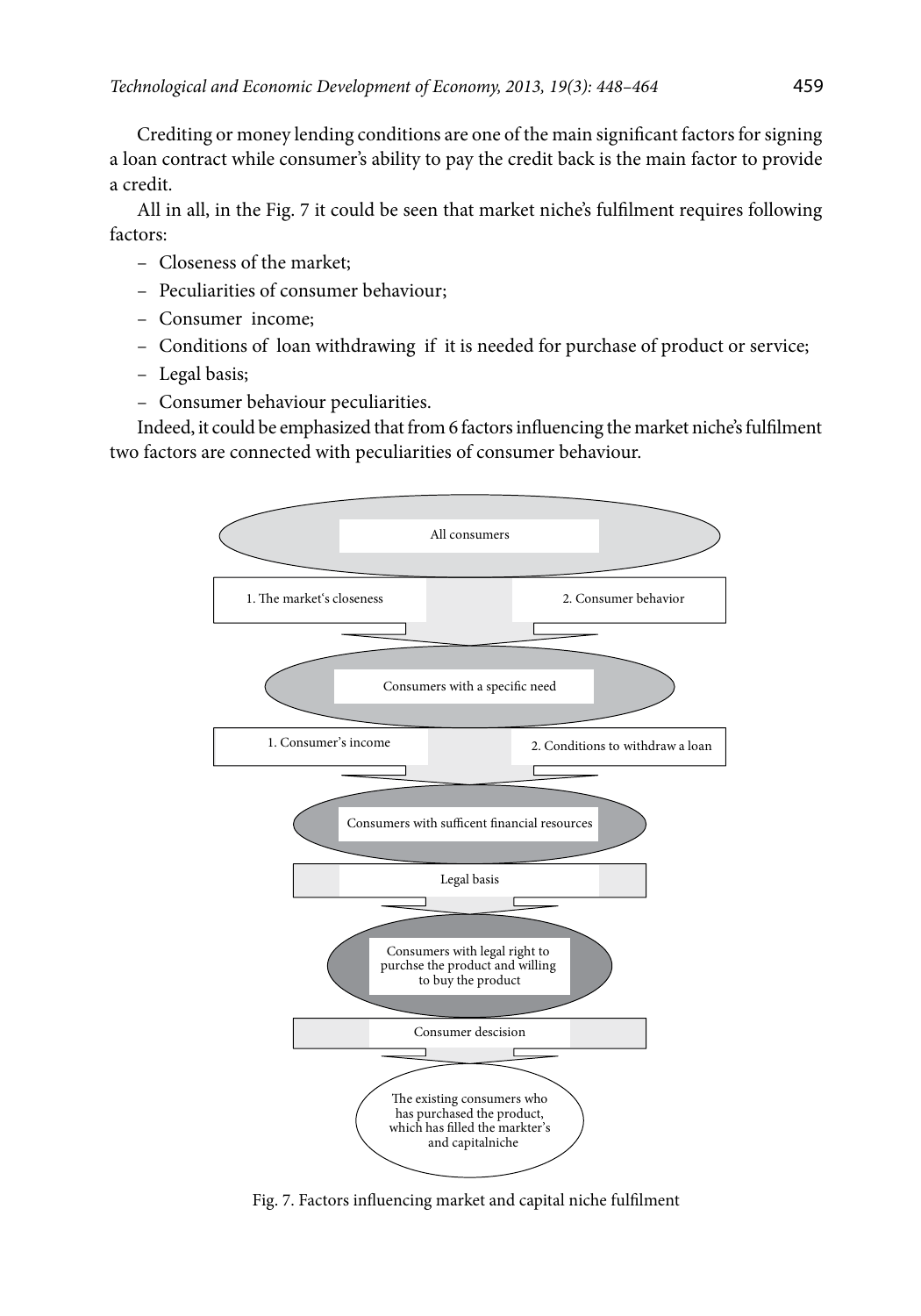### **4. Consumer behaviour**

Consumer behaviour is based on analysis of when, why, how, and where people do or do not buy a product. It combines elements from psychology, sociology, social anthropology and economics. It attempts to understand the buyer decision making process, both individually and in groups. The characteristics of individual consumers such as demographics and behavioural variables in an attempt to understand people's wants are also very important. It also aims to define the impact on consumer from groups such as family, friends, reference groups, and society in general. Customer behaviour study is based on consumer buying behaviour, with the customer playing the three distinct roles of user, payer and buyer (Pranulis *et al.* 2008). Research has shown that consumer behaviour is difficult to predict as psychology and culture play an important role (Petruzyte 2013). Relationship marketing is an influential asset for customer behaviour analysis as it has a keen interest in the rediscovery of the true meaning of marketing through the reaffirmation of the importance of the customer or buyer.

A greater importance is also placed on consumer retention, customer relationship management, personalisation, customisation and one-to-one marketing. Social functions can be categorized into social choice and welfare functions. Consumer behaviour is a hotbed of psychological research, as it ties together issues of communication (advertising and marketing), identity (you are what you buy), social status (among peers and potential mates), decision-making, and mental and physical health (Biel, Johansson-Stenman 2011; van Dam, van Trijp 2011).

Most empirical models of choice in economics and consumer research assume that the decision maker assesses all alternatives and information in a perfect information-processing sense. However emotions have a strong influence on economic behaviour and decision making. Explanations of many behavioural anomalies exist that exclude such emotions as important elements, but this may be an oversight – might it be that specific emotions are necessary causes for such behaviours rather than merely playing a supporting role (Stanton *et al.* 1991; Swait, Adamowicz 2001; Summers, Duxbury 2012; McDonald, Christopher 2003).

There are three main applications of consumer behaviour: Marketing strategy; Social marketing and Public policy (Fischbache, Quercia 2012). More research is necessary to understand the peculiarities of consumer behaviour as this has direct impact on market saturation process and creation of economic bubbles. Application of consumer behaviour in public policy is very important challenge as it allows creating appropriate policies for mitigation of market saturation process and allows to some extending avoiding deep economic crisis caused by economic bubbles formations.

The synthesis of economics and psychology in consumer behaviour theories is an impressive case of social science collaboration but it does not go far enough in light of the effects of the marketing-oriented economy on consumer choice. The need to incorporate marketing variables has led to the development of consumer behaviour analysis (Hodgkinson *et al.* 2011) which brings together the theories and findings of marketing science and behaviour analysis/behavioural economics. Recent research in this field has included the whole gamut of experimental and quasi-experimental work from tight laboratory formulations of the traditional kind to more open investigations of consumer behaviour in simulated and natural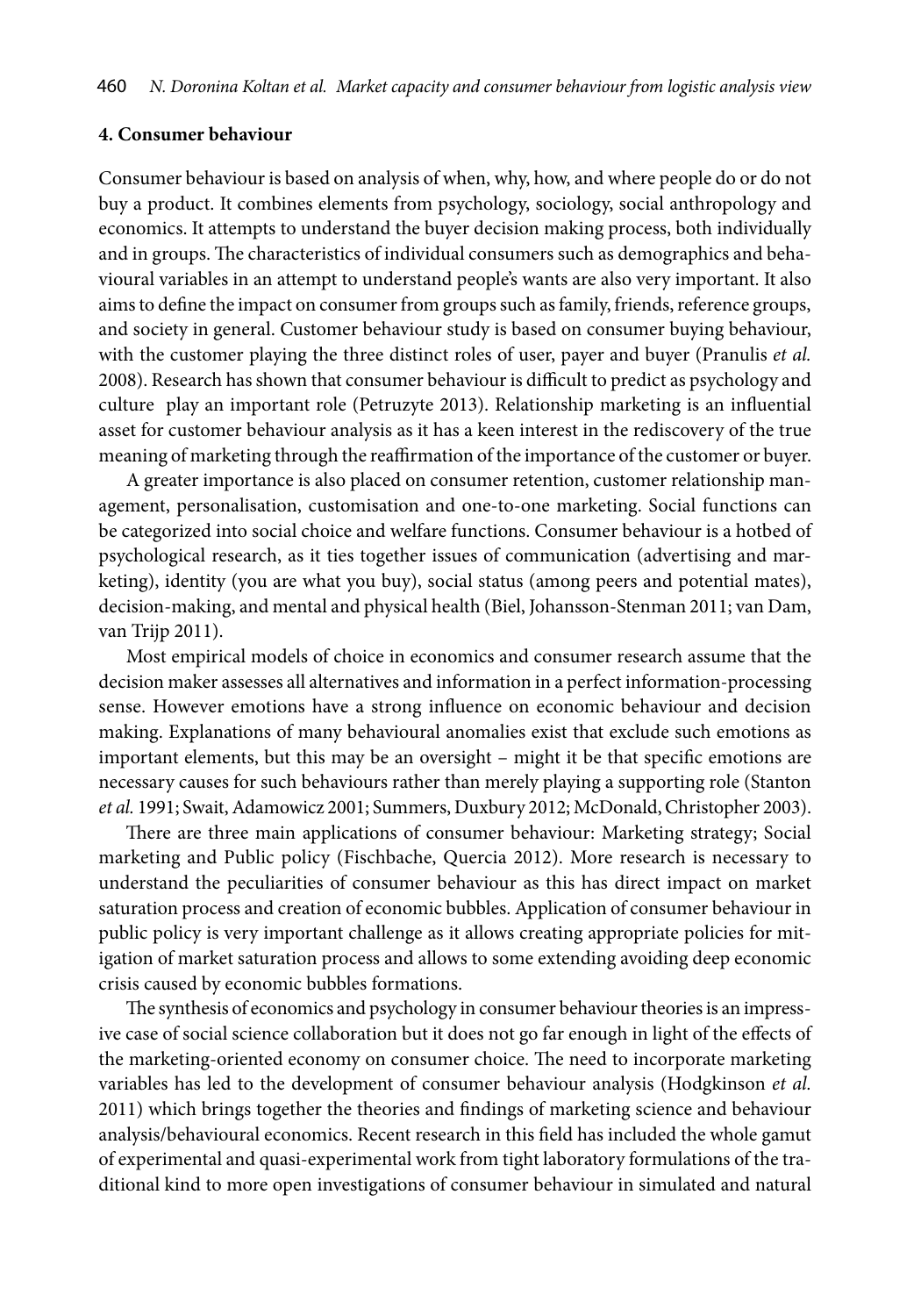environments. Consumer behaviour analysis is a broadly conceived framework of analysis that draws on economic psychology, behavioural economics and marketing and whose content ranges from the experimental studies we have noted to philosophical, theoretical and non-experimental empirical studies of consumer choice in relation to its situational determinants (Hodgkinson *et al.* 2011).

Understanding peculiarities of consumer behaviour is significant since it defines the recognition and acceptance of the need by a consumer and creates the final decision in participation in the market by investing consumer capital, i.e. filling the capital's niche (Kotler 2003; Mc Donald, Christopher 2003).

Economical cycles attack the growth of capital by logistical function applying. The great influence on consumer's expectation has satisfaction or dissatisfaction of them (Grundey 2008; Štreimikienė, Girdzijauskas 2008; Girdzijauskas, Štreimikienė 2009).

## **Conclusions**

If it would returned to Aristotle's organization and understanding of the domestic activity there would be noticed that each market's participant has chrematistic aims which is enriching his own property. As the participation in market interexchange has only one aim – getting bigger benefit into the comparison that was invested in the past. In this way there is accumulated a need to increase capital by getting a market niche.

Consumer, organization and market value, which are gained in the result of market interexchange, are different. These values of consumer, organization and market are united by expectations that capital is going to grow by exponential growth.

While the market is opened and could be influenced by globalization, innovations, growing level of living standards and etc. it will exist a growing tendency in the market until the reproduction is active. This means that there is more production in the market than it could be used. Reproduction frequently has a declining or even recession effect on prices, working force demand, other areas of production.

While market is closed the growth will continue until the market niche is overfilled. By involving consumer's capital into market niche it is fulfilled and the growing suspends. Depending on niche fulfilling reasons, which could speculative or natural, the demand declines or continues to grow even more intensively.

Market capacity depends on real market and sizes of market niches. By knowing the factors which influence the market niche fulfilment there would be possible to observe alteration dynamics of those factors and there could be found the ways how to influence those factors.

Market Niches Fulfilment Factors: closeness of the market; peculiarities of consumer behaviour – expectations about future benefit; consumer income; crediting conditions; legal basis and consumer behaviour peculiarities.

The greatest influence on market niche fulfilment has the level of market closeness and consumer behaviour peculiarities.

Considering business as an art of getting potential capital into market niche from consumers' pocket without any violence there should be constantly working on creation of consumer's demand and consumer expectation's satisfactions.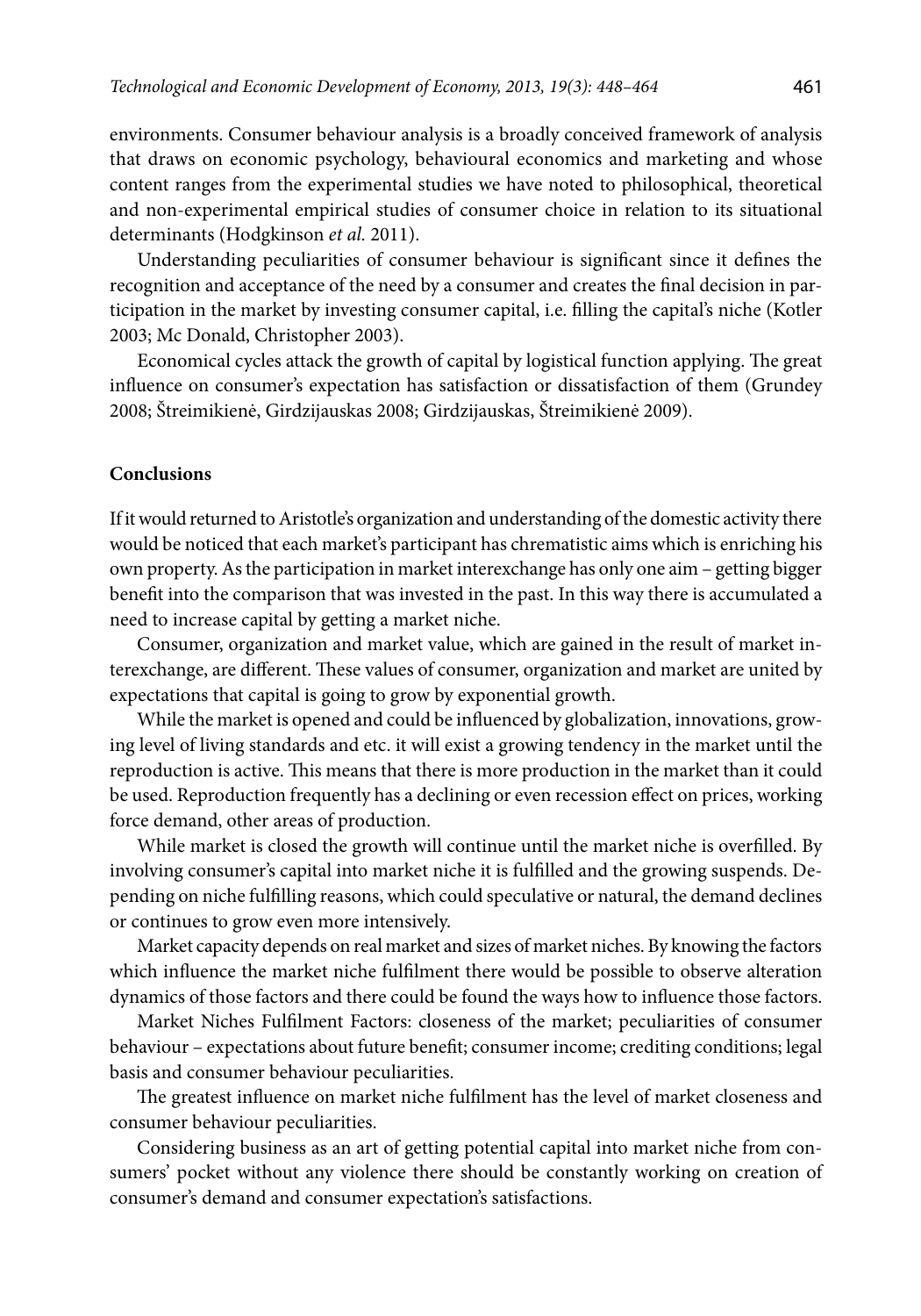All in all, the objective of the article has been reached – there was proved hypothesis that for market's potential realization, i.e. potential capital involvement and usage, the pivotal role has consumer behaviour and adopted management of it.

# **References**

- Biel, A.; Johansson-Stenman, N. A. 2011. The willingness to pay–willingness to accept gap revisited: the role of emotions and moral satisfaction, *Journal of Economic Psychology* 32: 908–917. <http://dx.doi.org/10.1016/j.joep.2011.07.010>
- Bodie, Z.; Kane, A.; Marcus, A. J. 2001. *Essentials of investments*. New York: McGraw-Hill.
- Byus, K.; Lomerson, W. L. 2004. Consumer originated value, *Journal of Intellectual Capital* 5(3): 464–477**.**  <http://dx.doi.org/10.1108/14691930410550408>
- Carbaugh, R. J. 2006. *Contemporary economics: an applications approach*. 4th ed. Mason, USA: Thomson Higher Education.
- Fischbache, U.; Quercia, S. 2012. The behavioral validity of the strategy method in public good experiments, *Journal of Economic Psychology* 33: 897–913.<http://dx.doi.org/10.1016/j.joep.2012.04.002>
- Girdzijauskas, S. 2002*. Draudimas: kiekybinė finansinė analizė* [Insurance: quantitative financial analysis]. Kaunas: Naujasis lankas (in Lithuanian).
- Girdzijauskas, S. 2003. Evaluierung der Zinsnorm in Grenzmodellen, in *Materials Scientific International Conference Integration of Market Economy Countries: Problems and Prospect,* May 2003, Riga.
- Girdzijauskas, S. 2004. Logistinis investicijų valdymas [Logistics of investment management], in *VU Kauno humanitarinio fakulteto konferencijos "Informacinės technologijos verslui – 2004" pranešimų medžiaga*. May 2004, Kaunas (in Lithuanian).
- Girdzijauskas, S. 2005. *Finansinė analizė: kiekybiniai metodai* [Financial analysis: quantitative methods]. Vilnius: Vilniaus universiteto leidykla (in Lithuanian).
- Girdzijauskas, S. A. 2008. The logistic theory of capital management: deterministic methods introduction, *Transformations in Business & Economics* 7(2) Supplement A: 22–163.
- Girdzijauskas, S.; Boguslauskas, V. 2005. The possibilities for the application of the logistic, *Inzinerine Ekonomika – Engineering Economics* 1(41): 7–15.
- Girdzijauskas, S.; Čepinskis, J.; Jurkonytė, E. 2007. Modern accounting method in insurance tariffs novelty on the insurance market, *Technological and Economic Development of Economy* 13(3): 179–183.
- Girdzijauskas, S.; Čepinskis, J.; Jurkonytė, E. 2008a. Transformations in insurance market: modern accouting method of insurance tariffs, *Transformations in Business & Economics* 7(2): 143–153.
- Girdzijauskas, S.; Pikturna, A.; Ivanauskas, F.; Merkevičius, E.; Moskaliova, V. 2008b. Investigation of the elasticity of the price bubble functions; continuous optimization and knowledge-based technologies, in *20th EURO Mini conference (EurOPT-2008),* May 2008, Neringa.
- Girdzijauskas, S.; Štreimikienė, D.; Čepinskis, J.; Moskaliova, V.; Jurkonytė, E.; Mackevičius, R. 2009a. Formation of economic bubbles: causes and possible preventions*, Technological and Economic Development of Economy* 15(2): 267–280. <http://dx.doi.org/10.3846/1392-8619.2009.15.267-280>
- Girdzijauskas, S.; Štreimikienė, D.; Dubnikovas, M. 2009b. Analysisng banking capital with Loglet Lab Software Package, *Transformations in Business & Economics* 8(2): 45–57.
- Girdzijauskas, S.; Štreimikienė, D. 2008. Logistic growth models for analysis of stocks markets bubbles, in *The 2008 International Conference of Financial Engineering*, June 2008, London.
- Girdzijauskas, S.; Štreimikienė, D. 2009. Application of logistic models for stock market bubbles analysis, *Journal of Business Economics and Management* 10(1): 45–51. <http://dx.doi.org/10.3846/1611-1699.2009.10.45-51>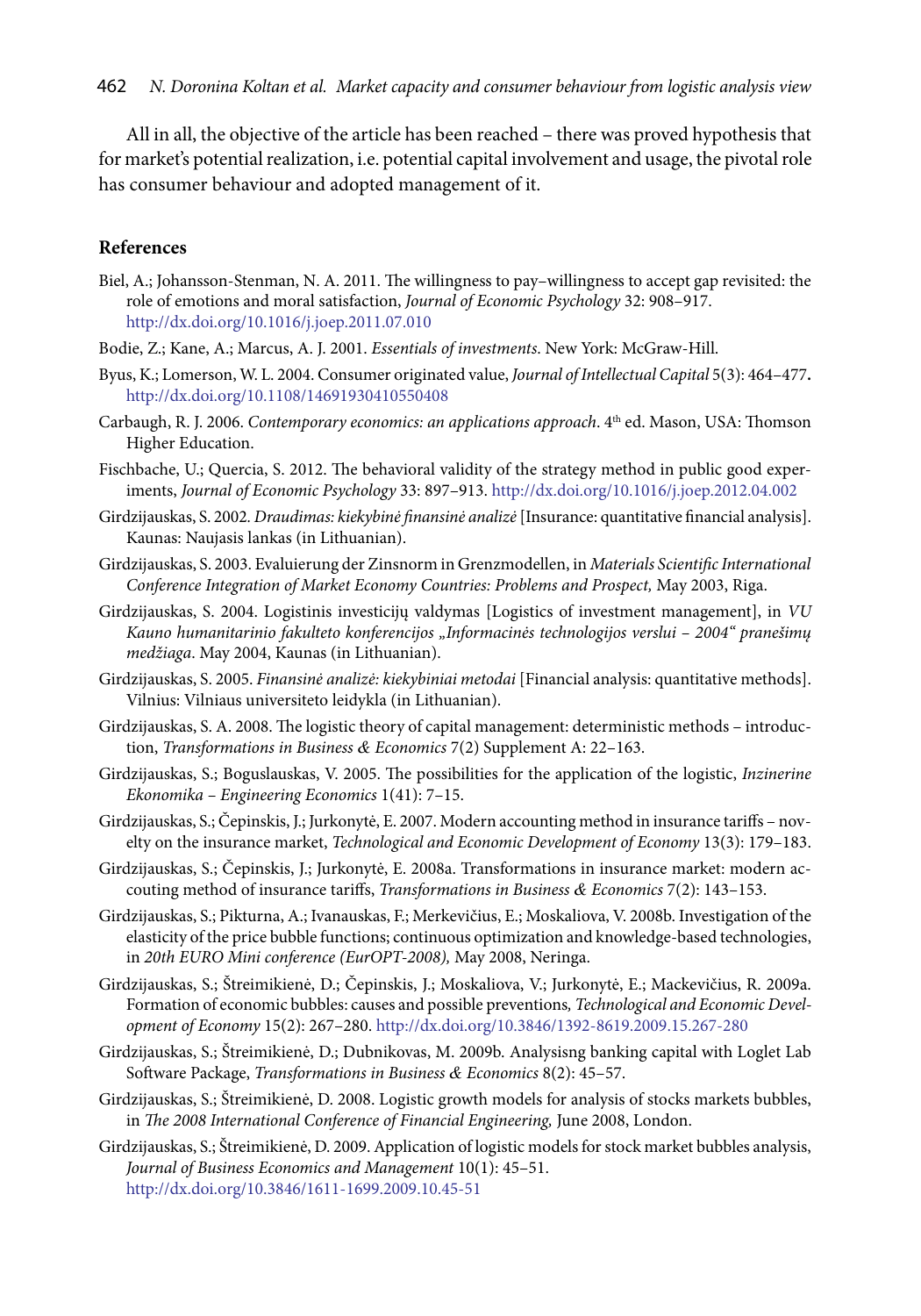- Girdzijauskas, S.; Štreimikienė, D. 2010. *Logistic analysis of business cycles, economic bubbles and crises*. Chapter 3. *Business intelligence in economic forecasting: technologies and techniques*. USA: Information Science Reference.
- Grundey, D. 2008. Applying sustainability principles in the economy, *Technological and Economic Development of Economy* 14(2): 101–106.<http://dx.doi.org/10.3846/1392-8619.2008.14.101-106>
- Guven, C. 2012. Reversing the question: does happiness affect consumption and savings behaviour, *Journal of Economic Psychology* 33(4): 701–717. <http://dx.doi.org/10.1016/j.joep.2012.01.002>
- Hodgkinson, G.; Ford, J. K.; Foxall, G. R. 2011. Brain, emotion, and contingency in the explanation of consumer behaviour, *International Review of Industrial and Organizational Psychology* 26: 12–27*.*
- Kotler, P. 2003. *Marketing management.* NJ, Englewood Cliffs: Prentice-Hall.
- Kotler, P.; Armstrong, G. 2010. *Principles of marketing*. 13<sup>th</sup> ed. Boston: Pearson Education.
- Kotler, P.; Keller, K. L. 2007. *A framework for marketing management.* 3rd ed. Boston: Pearson Education.
- Knyviene, I.; Girdzijauskas, S.; Grundey, D. 2010. Market capacity from the viewpoint of logistic analysis, *Journal of Business Economics and Management* 16(4): 690–702.
- Mackevicius, R.; Girdzijauskas, S.; Streimikiene, D.; Barakauskaite-Jakubauskiene, N. 2013. Logistic al aspects of Japan's economic development, *Transformations in Business & Economics* 12(2): 58–79.
- McDonald, M.; Christopher, M. 2003. *Marketing: a complete guide*. NJ: Palgrave MacMillan.
- Moskaliova, V.; Girdzijauskas, S. 2006. The risk of investment: determinate models, in *Proceedings of the 2006 seventh International Baltic Conference on Databases and Information Systems,* July 2006, Vilnius*.*
- Perpers, D.; Rogers, M. 1995. A new marketing paradigm: share of customer, not market, *Managing Service Quality* 4(6): 29–31.
- Petruzyte, D. 2013. The shadow side of consumer culture: waste and waste pickers' subculture, *Transformations in Business & Economics* 12(1A): 502–514.
- Pranulis, V.; Pajuodis, A.; Urbonavičius, S.; Virvilaitė, R. 2008. *Marketingas* [Marketing]. Vilnius: The Baltic Press (in Lithuanian).
- Stanton, W. T.; Etzel, M. J.; Walker, B. J. 1991. *Fundamentals of marketing*. 9<sup>th</sup> ed. NY: McGraw-Hill.
- Summers, B.; Duxbury, D. 2012. Decision-dependent emotions and behavioral anomalies, *Organizational Behavior and Human Decision Processes* 118: 226–238.<http://dx.doi.org/10.1016/j.obhdp.2012.03.004>
- Swait, J.; Adamowicz, A. 2001. Choice environment, market complexity, and consumer behavior: a theoretical and empirical approach for incorporating decision complexity into models of consumer choice, *Organizational Behavior and Human Decision Processes* 86(2): 141–167. <http://dx.doi.org/10.1006/obhd.2000.2941>
- Štreimikienė, D.; Girdzijauskas, S. A. 2008. Logistic growth models for analysis of sustainable growth, *Transformation in Business & Economics* 7(3): 45–51.
- Van Dam, Y.; van Trijp, H. C. M. 2011. Cognitive and motivational structure of sustainability, *Journal of Economic Psychology* 32: 726–741. <http://dx.doi.org/10.1016/j.joep.2011.06.002>

**Nadežda Doronina KOLTAN** holds MsC in Economics. She is a life insurance Head of East region in SEB bank. She also works as a lecturer at Vilnius Business College. She is an author of several scientific papers dealing with consumer bahavior. Her main subject of research interests is consumer behaviour in saturated markets.

**Stasys GIRDZIJAUSKAS**, PhD, Dr Habil, and Full Professor at the Department of Informatics, Kaunas Faculty of Humanities, Vilnius University (Lithuania). He holds diploma of Engineer from Kaunas University of Technology (1963), PhD (Technical Sciences) from Kaunas University of Technology (1972). He passed the Habilitation procedure (Social Sciences, Economics, 04S) at Vilnius University in 2007.